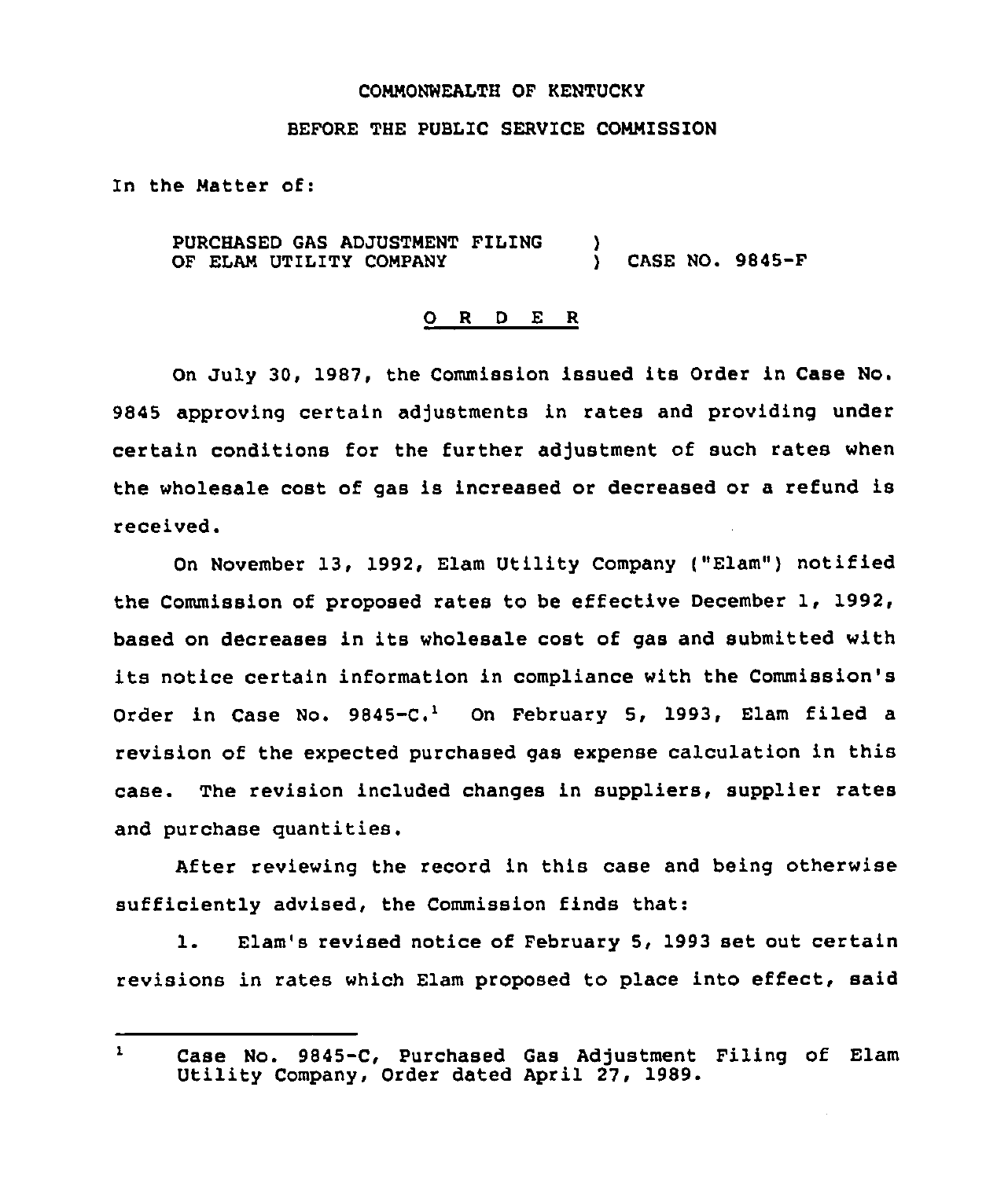rates being designed to pass on the expected wholesale decrease in gas cost from its suppliers. Elam's revision included a rate of \$ 3.8993 per Dth effective November 1, 1992 from Columbia Transmission Corporation ("Transmission" ); however, the Commission takes administrative notice of the most current Transmission rate of \$3.1014 per Dth effective February 1, 1993, and includes that rate in the calculation of Elam's expected gas cost. Elam's expected gas cost beginning February 1, 1993 is \$3.4758 per Mcf.

2. Elam's notice included an under-recovery factor of 22.04 cents per Ncf for a short fall in gas cost recovery for the sixmonth period ending December 31, 1992.

3. The combined effect of the above adjustments is Elam's gas cost recovery rate in the amount of \$3.6962 per Mcf, an increase of 10.43 cents per Ncf from its last rates.

4. Elam's corrected adjustment in rates, based on the revision filed February 5, 1993, under the purchased gas adjustment provisions approved by the Commission in its Order in Case No. 9845 dated July 30, 1987 is fair, just, and reasonable, and in the public interest and should be effective with gas supplied on and after the date of this Order.

IT IS THEREFORE ORDERED that:

1. The rates proposed by Elam be and they hereby are denied.

2. The rates in the Appendix, attached hereto and incorporated herein, are fair, just, and reasonable, and are authorized to be effective with gas supplied on and after the date of this Order.

 $-2-$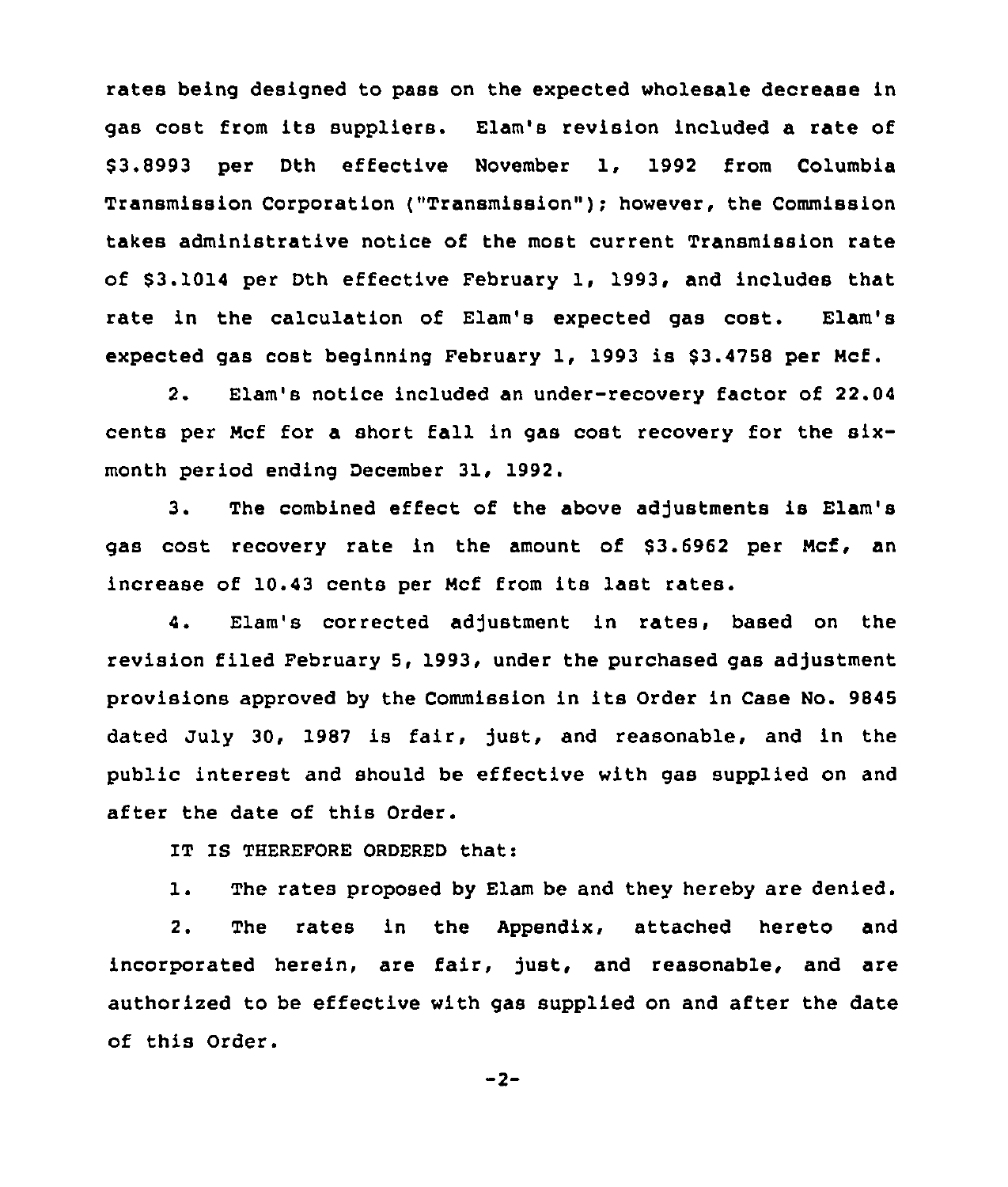3. Within <sup>30</sup> days of the date of this Order, Elam shall file with this Commission its revised tariffs setting out the rates authorized herein.

4. Should Elam's gas supply procurement change significantly, it shall notify the Commission within <sup>10</sup> days and give consideration to filing an out-of-time purchased gas adjustment.

Done at Frankfort, Kentucky, this 16th day of February, 1993.

PUBLIC SERVICE CONNISSION

Vice Chairman

Commissioner '

ATTEST:

ui4

Executive Director